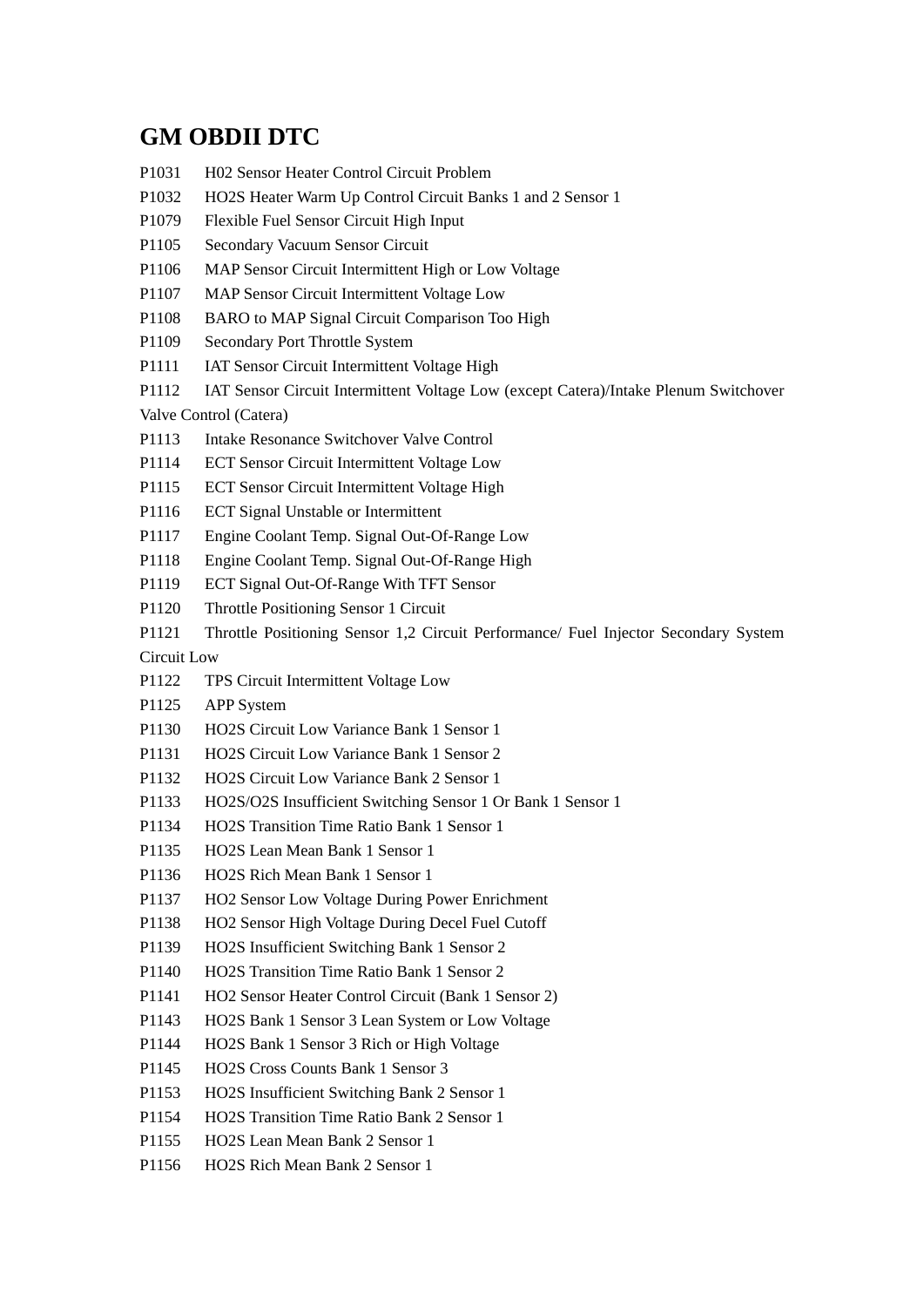- P1157 HO2S Bank 2 Sensor 2 Lean System or Low Voltage
- P1158 HO2 Sensor Shift Rich (Bank 2 Sensor 2)/ Engine Metal Over-Temperature Protection
- P1159 HO2S Cross Counts Bank 2 Sensor 2
- P1161 HO2 Sensor Heater Control Circuit (Bank 2 Sensor 2)
- P1163 HO2S Bank 2 Sensor 3 Lean System or Low Voltage
- P1164 HO2S Bank 2 Sensor 3 Rich or High Voltage
- P1165 HO2S Cross Counts Bank 2 Sensor 3
- P1170 Bank to Bank Fuel TrimOffset
- P1171 Fuel System Lean During Acceleration
- P1185 Engine Oil Temperature Circuit
- P1186 EOT Circuit Performance
- P1187 Engine Oil Temperature Sensor Circuit Voltage Low (except 1997 Corvette)/Engine Oil
- Pressure Sensor Circuit Voltage Low (1997 Corvette)
- P1188 Engine Oil Temperature Sensor Circuit Voltage High (except 1997 Corvette)/Engine Oil

Pressure Sensor Circuit Voltage High (1997 Corvette)

- P1189 Engine Oil Pressure Switch Circuit
- P1191 Intake Air Duct Air Leak
- P1200 Injector Control Circuit
- P1201 (Alt. Fuel) Gas Mass Sensor Circuit Range/Performance
- P1202 (Alt. Fuel) Gas Mass Sensor Circuit Low Frequency
- P1203 (Alt. Fuel) Gas Mass Sensor Circuit High Frequency
- P1211 Mass Air Flow Circuit Intermittent High
- P1212 Mass Air Flow Circuit Intermittent Low
- P1214 Injection Pump Timing Offset
- P1215 Generator Driver Circuit
- P1216 Fuel Solenoid Response Time Too Short
- P1217 Fuel Solenoid Response Time Too Long
- P1218 Injection Pump Calibration Circuit
- P1220 Throttle Position (TP) Sensor 2 Circuit Fault
- P1221 TP Sensor 1, 2 Performance
- P1222 Injector Control Circuit Intermittent
- P1225 Injector Circuit Cylinder 2 Intermittent
- P1228 Injector Circuit Cylinder 3 Intermittent
- P1231 Injector Circuit Cylinder 4 Intermittent
- P1234 Injector Circuit Cylinder 5 Intermittent
- P1237 Injector Circuit Cylinder 6 Intermittent
- P1240 Injector Circuit Cylinder 7 Intermittent
- P1243 Injector Circuit Cylinder 8 Intermittent
- P1245 Intake Plenum Switchover Valve
- P1250 Early Fuel Evaporative (EFE) Heater Circuit
- P1257 Boost Control Condition/Supercharge System Overboost
- P1258 Engine Coolant Overtemperature Protection Mode Active
- P1260 Fuel Pump Speed Relay Control Circuit
- P1271 Accelerator Pedal Position Sensor 1-2 Correlation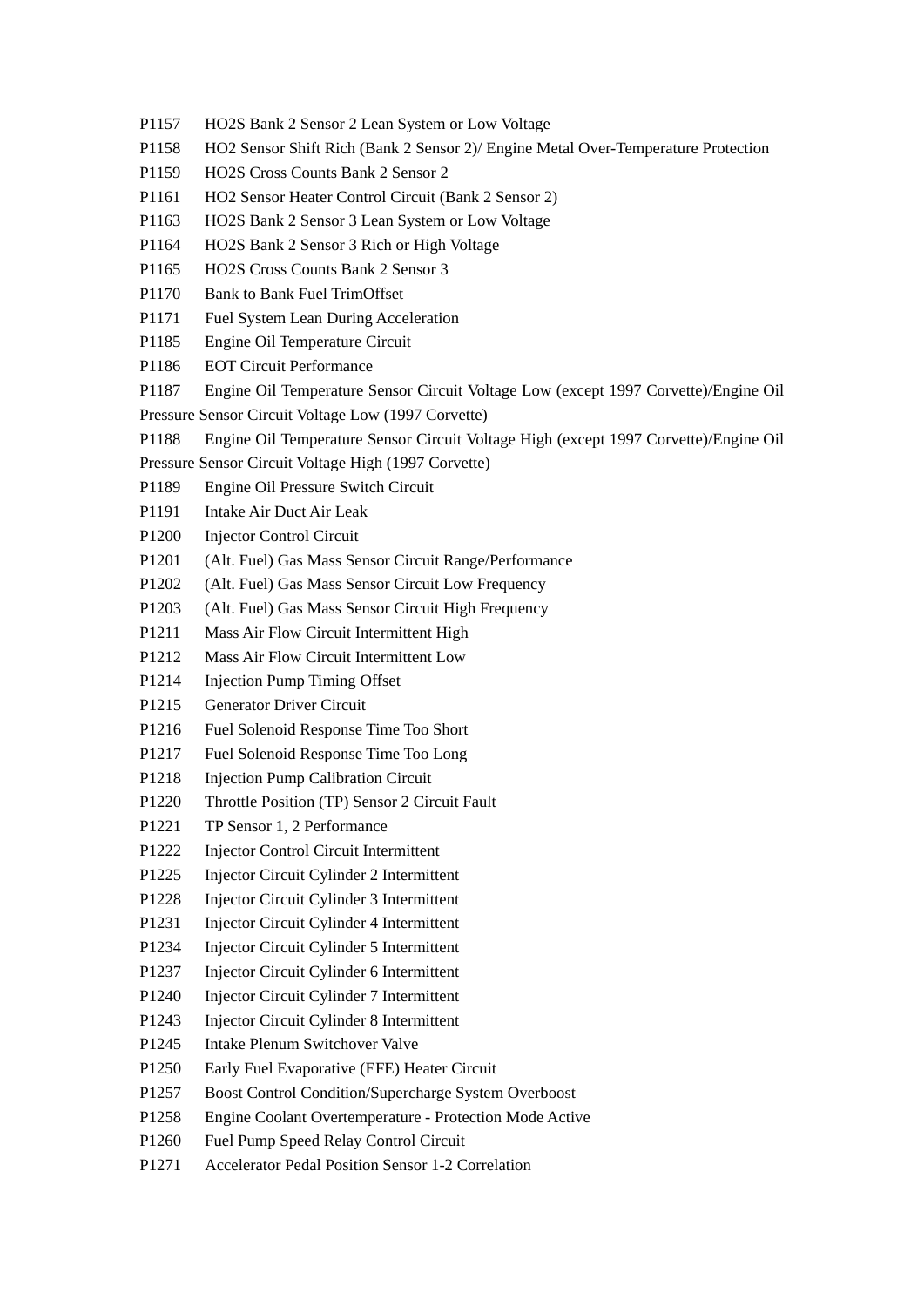- P1272 Accelerator Pedal Position Sensor 2-3 Correlation
- P1273 ccelerator Pedal Position Sensor 1-3 Correlation
- P1274 Injectors Wired Incorrectly
- P1275 Boost Control Condition (except 1997-98 Corvette)/Accelerator Pedal Positioning (APP)
- Sensor 1 Circuit (1997-98 Corvette)
- P1276 Accelerator Pedal Positioning (APP) Sensor 1 Circuit Performance
- P1277 Accelerator Pedal Position Sensor 1 Circuit Low Voltage
- P1278 Accelerator Pedal Position Sensor 1 Circuit High Voltage
- P1280 Accelerator Pedal Positioning (APP) Sensor 2 Circuit
- P1281 Accelerator Pedal Positioning (APP) Sensor 2 Circuit Performance
- P1282 Accelerator Pedal Position Sensor 2 Circuit Low Voltage
- P1283 Accelerator Pedal Position Sensor 2 Circuit High Voltage
- P1285 Accelerator Pedal Positioning (APP) Sensor 2 Circuit
- P1286 Accelerator Pedal Positioning (APP) Sensor 2 Circuit Performance
- P1287 Accelerator Pedal Position Sensor 3 Circuit Low Voltage
- P1288 Accelerator Pedal Position Sensor 3 Circuit High Voltage
- P1300 Ignition Coil 1 Primary Feedback Circuit
- P1305 Ignition Coil 2 Primary Feedback Circuit
- P1310 Ignition Coil 3 Primary Feedback Circuit
- P1315 Ignition Coil 4 Primary Feedback Circuit
- P1320 ICM 4X Reference Circuit Too Many Pulses (except 1996-98 4.0L)/ICM 4X Reference
- Circuit Intermittent No Pulses (1996-98 4.0L)
- P1321 Electronic Ignition System Fault Line
- P1322 EI System or Ignition Control Extra or Missing
- P1323 ICM 24X Reference Circuit Low Frequency
- P1324 Crank RPM Too Low
- P1335 Crankshaft Positioning Sensing Circuit
- P1336 CKP System Variation Not Learned
- P1345 Camshaft To Crankshaft Position Correlation Fault
- P1346 CKP Sensor System Variation Not Learned/ Intake Camshaft Position Performance
- P1349 Intake Camshaft Position System
- P1350 Ignition Control System
- P1351 Ignition Control Circuit Voltage High (except 1998 3.1L)/Ignition Control Circuit Open (1998 3.1L)
- 
- P1352 Bypass Circuit Open Or Voltage High/IC Output High/Pulse Detected when GND\_Cyl.
- 2
- P1353 IC Output High/Pulse Detected when GND\_Cyl. 3
- P1354 IC Output High/Pulse Detected when GND\_Cyl. 4
- P1355 IC Output High/Pulse Detected when GND\_Cyl. 5
- P1356 IC Output High/Pulse Detected when GND\_Cyl. 6
- P1357 IC Output High/Pulse Detected when GND\_Cyl. 7
- P1358 IC Output High/Pulse Detected when GND\_Cyl. 8
- P1359 Ignition Coil Group 1 Control Circuit
- P1360 Ignition Coil group 2 Control Circuit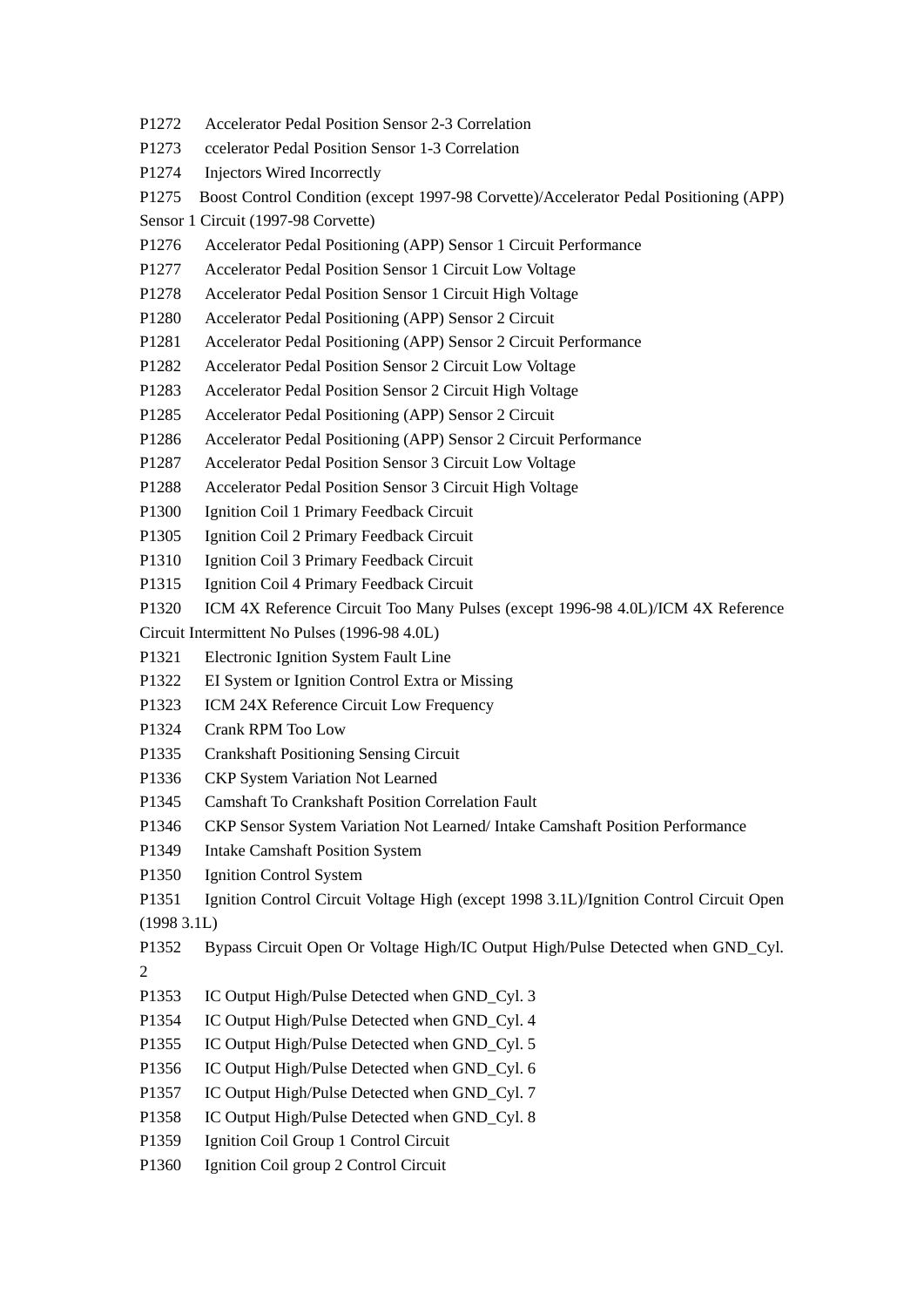- P1361 IC Circuit Not Toggling/ Ignition Control Circuit Voltage Low (Distributor Ignition)
- P1362 Bypass Circuit Shorted Or Voltage Low
- P1363 IC Cylinder 3 Not Toggling After Enable
- P1364 IC Cylinder 4 Not Toggling After Enable
- P1365 IC Cylinder 5 Not Toggling After Enable
- P1366 IC Cylinder 6 Not Toggling After Enable
- P1367 IC Cylinder 7 Not Toggling After Enable
- P1368 IC Cylinder 8 Not Toggling After Enable
- P1370 ICM 4X Reference Too Many Pulses

P1371 ICM 4X Reference Too Few Pulses (except Caprice, Fleetwood, Impala SS & Roadmaster)/Distributor Ignition Low Resolution Circuit (Caprice,Fleetwood, Impala SS & Roadmaster)

- P1372 CKP Sensor A-B Correlation
- P1374 3X Reference Circuit
- P1375 ICM 24X Reference Voltage Too High
- P1376 Ignition Ground Circuit
- P1377 ICM Cam Pulse To 4X Reference Pulse Comparison
- P1380 ABS/EBCM/EB(T)CM DTC Detected/Rough Road Data Unusable
- P1381 Misfire Detected No EBCM/EB(T)CM/PCM Serial Data
- P1390 Wheel Speed Sensor 1 G Sensor Circuit
- P1391 Wheel Speed Sensor 1 G Sensor Circuit Performance
- P1392 Wheel Speed Sensor 1 G Sensor Circuit Low Voltage
- P1393 Wheel Speed Sensor 1 G Sensor Circuit High Voltage
- P1394 Wheel Speed Sensor 1 G Sensor Circuit Intermittent
- P1395 Wheel Speed Sensor 2 G Sensor Circuit
- P1396 Wheel Speed Sensor 2 G Sensor Circuit Performance
- P1397 Wheel Speed Sensor 2 G Sensor Circuit Low Voltage
- P1398 Wheel Speed Sensor 2 G Sensor Circuit High Voltage
- P1399 Wheel Speed Sensor 2 G Sensor Circuit Intermittent
- P1401 Exhaust Gas Recirculation (EGR) flow test fault
- P1403 EGR Error
- P1404 EGR Valve Closed Pintle Position/EGR Valve Stuck Open Or Circuit Performance
- P1405 EGR Error
- P1406 EGR Valve Pintle Position Circuit
- P1407 EGR Air Intrusion in Exhaust Supply to EGR Valve
- P1408 MAP Sensor Circuit
- P1409 EGR Vacuum System Leak
- P1410 Fuel Tank Pressure System
- P1415 AIR System Bank 1
- P1416 AIR System Bank 2
- P1418 Secondary Air Injection System Relay A Control Circuit High
- P1420 Intake Air Low Pressure Switch Circuit Low Voltage
- P1421 Intake Air Low Pressure Switch Circuit High Voltage
- P1423 Intake Air High Pressure Switch Circuit High Voltage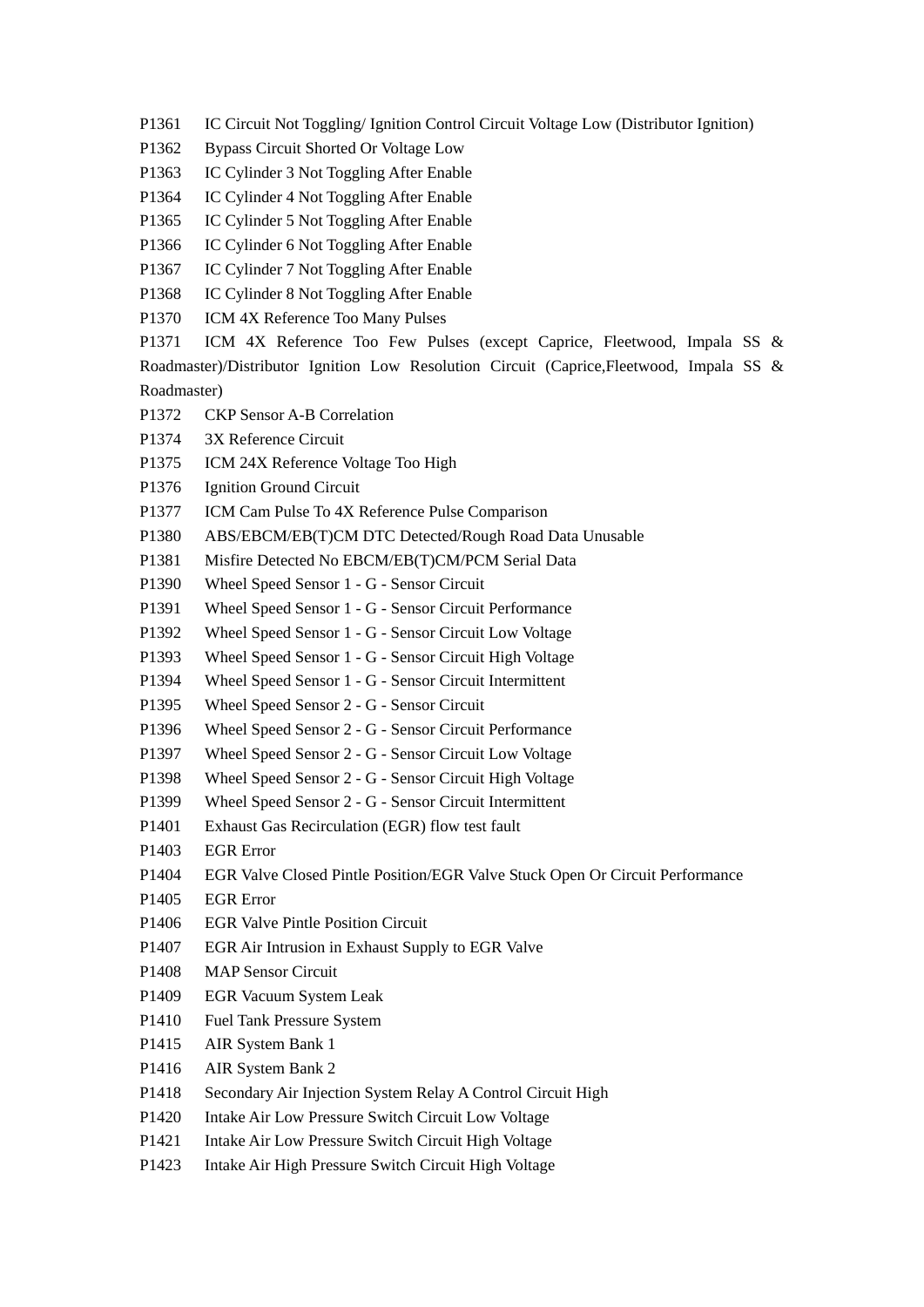- P1431 Fuel Level Sensor 2 Circuit Performance
- P1432 Fuel Level Sensor 2 Circuit Voltage Low
- P1433 Fuel Level Sensor 2 Circuit Voltage High
- P1441 EVAP System Flow During Non-Purge
- P1442 EVAP Vacuum Switch Circuit
- P1450 BARO Sensor Circuit
- P1451 BARO Sensor Circuit
- P1460 Cooling Fan Circuit (except Catera)/Misfire Detected With Low Fuel (Catera)
- P1480 Cooling Fan 1 Control Circuit High
- P1483 Engine Cooling System Performance
- P1500 Starter Signal Circuit
- P1501 Theft Deterrent System
- P1502 Theft Deterrent System No Password Received
- P1503 Theft Deterrent System Password Improper
- P1504 Vehicle Speed Output Circuit
- P1508 Idle Air Control (IAC) System Low RPM
- P1509 IAC System High RPM
- P1510 Back-Up Power Supply
- P1511 Throttle Control System- Backup System Performance
- P1514 TAC System MAF Performance
- P1515 Command vs Actual Throttle Position Performance (PCM)
- P1516 Command vs Actual Throttle Position Performance (TAC Module)
- P1517 TAC Module Processor
- P1518 PCM To TAC Module Serial Data Circuit
- P1519 Throttle Actuator Control Module
- P1520 Park/Neutral Position Switch Circuit, Gear Indicator System
- P1521 Transmission Engaged at High Throttle Angle
- P1522 Park/Neutral to Drive/Reverse at High RPM
- P1523 Throttle Closed Position Performance
- P1524 TPS Learned Closed Throttle Angle Degrees Out Of Range
- P1525 Throttle Body ServiceRequired
- P1526 TPS Learn Not Completed
- P1527 Trans Range/Pressure Switch Comparison
- P1528 Governor
- P1529 Heated Windshield Request Problem
- P1530 Ignition Timing Adjustment Switch Circuit/ A/C Refrigerant Pressure Sensor Error
- P1531 Low Air Conditioning Refrigerant Charge
- P1532 A/C Evaporator Temperature Circuit Voltage Low
- P1533 A/C Low Side Temperature Sensor Circuit
- P1534 A/C High Side Temp. Sensor Low Voltage
- P1535 A/C/ High Side Temperature Sensor Circuit
- P1536 A/C System ECT Overtemperature
- P1537 A/C Request Circuit Voltage Low
- P1538 A/C Request Circuit Voltage High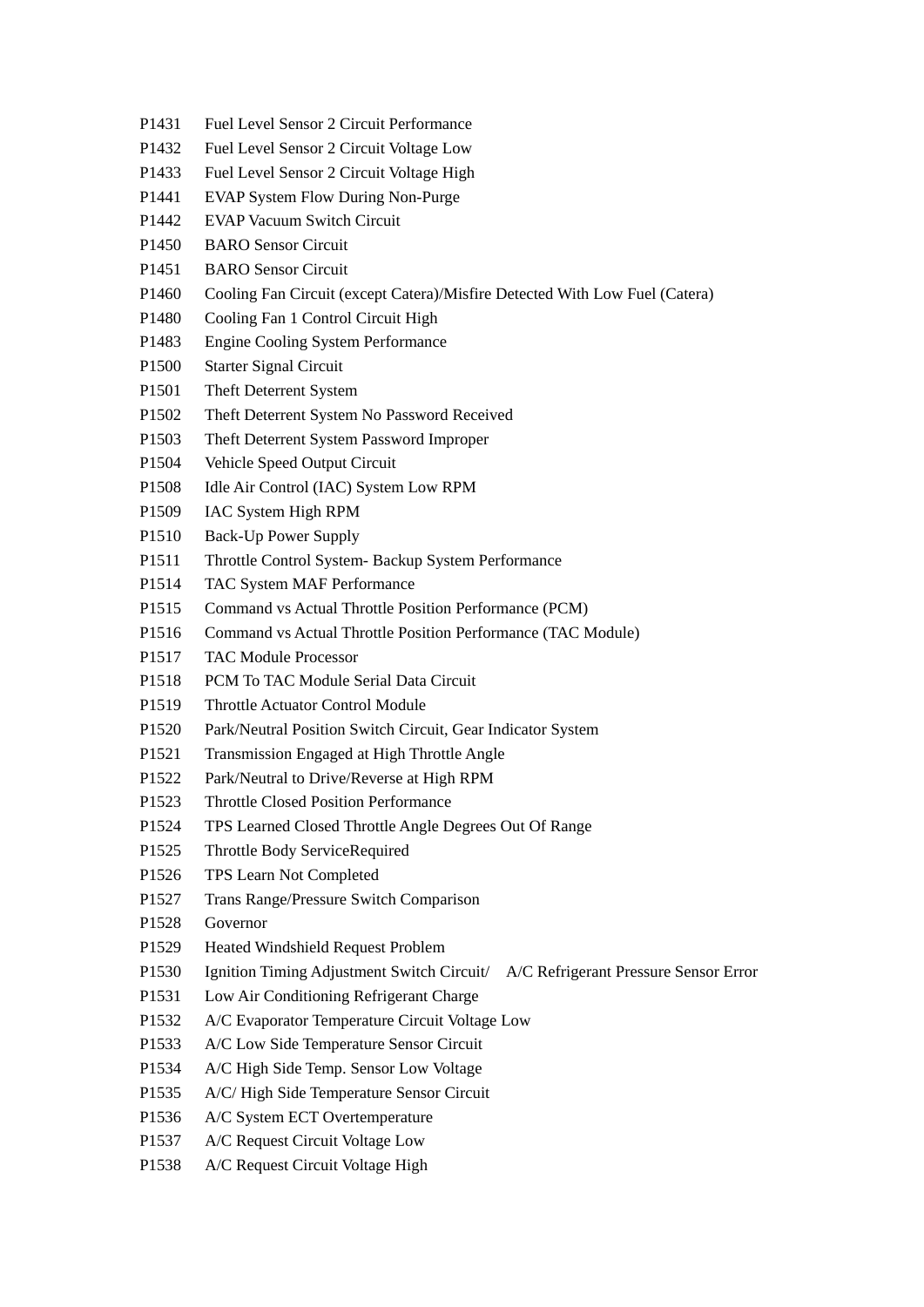- P1539 A/C High Pressure Switch Circuit Voltage High
- P1540 A/C System High Pressure
- P1541 A/C High Side Over Temperature
- P1542 A/C System High Pressure/High Temperature
- P1543 A/C System Performance
- P1544 A/C Refrigerant Condition Very Low
- P1545 A/C Clutch Relay Control Circuit
- P1546 A/C Clutch Relay Control Circuit Voltage Low (except 1996-98 Camaro/Firebird &

1997-98 Corvette)/ A/C Clutch Status Circuit Voltage Low (1996-98 Camaro/ Firebird & 1997-98 Corvette)

- P1547 A/C System Performance Degraded
- P1548 A/C Recirculation Circuit
- P1550 Stepper Motor Speed Control
- P1554 Speed Control Status Circuit
- P1555 Electronic Variable Orifice Fault (Saturn)
- P1558 Speed Control (SPS Low)
- P1559 Cruise Control Power Management Mode
- P1560 Speed Control System/Transaxle Not In Drive
- P1561 Speed Control Vent Solenoid
- P1562 Speed Control Vacuum Solenoid
- P1563 Cruise Vehicle Speed/Set Speed Difference Too High
- P1564 Speed Control System/Vehicle Acceleration Too High (except Catera)/ECM Battery Voltage Loss (Catera)
- P1565 Speed Control Servo Position Sensor
- P1566 Speed Control System/Engine RPM Too High
- P1567 Speed Control Switches/ABCS Active
- P1568 Speed Control (SPS High)
- P1569 Cruise Servo Stroke High While not in Cruise
- P1570 Speed Control System/Traction Control Active
- P1571 TCS Desired Torque Circuit (except 4.0L, 4.6L & 1997-98 5.7L Corvette)/Traction

Control System PWM Circuit No Frequency (4.0L & 4.6L)/ASR Desired Torque (1997-98 5.7L Corvette)

- P1572 Traction Control System Active Circuit Voltage Low Too Long
- P1573 PCM/EBTCM Serial Data Circuit/ Engine Hot Lamp Control Circuit

P1574 EBTCM System/Stop Lamp Circuit Voltage High (except 1997-98 Corvette)/Stop Lamp

- Control Circuit (1997-98 Corvette)
- P1575 Extended Travel Brake Switch Circuit Voltage High
- P1576 Brake Booster Vacuum Sensor Circuit Voltage High
- P1577 Brake Booster Vacuum Sensor Circuit Voltage Low
- P1578 Brake Booster Vacuum Sensor Circuit Low Vacuum
- P1579 Park/Neutral To Drive/Reverse At High Throttle Angle
- P1580 Cruise Control Module Move Circuit, Low Voltage
- P1581 Cruise Control Module Move Circuit, High Voltage
- P1582 Cruise Control Module Direction Circuit, Low Voltage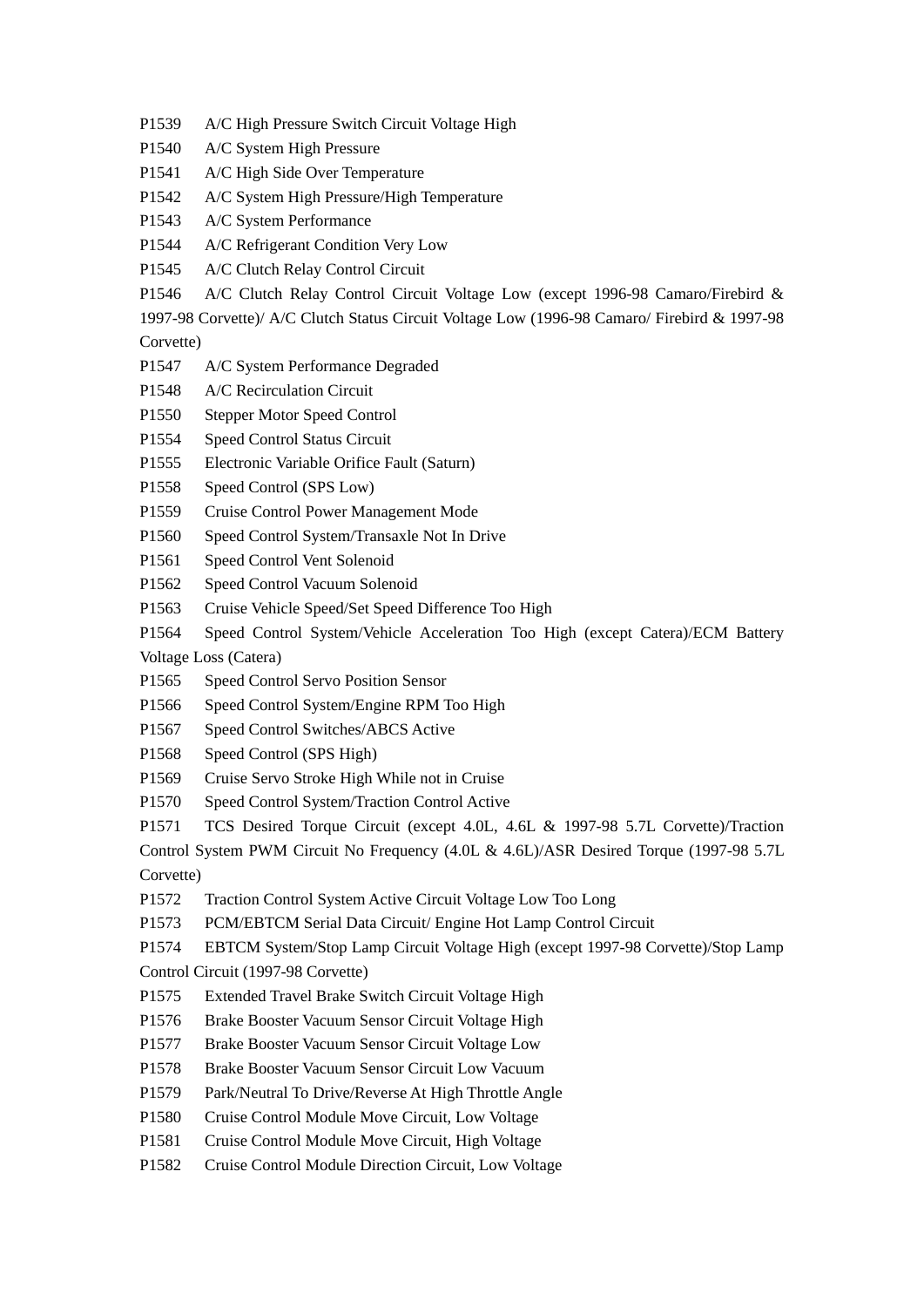- P1583 Cruise Control Module Direction Circuit, High Voltage
- P1584 Cruise Control Disabled
- P1585 Cruise Control Inhibit Output Circuit
- P1586 Cruise Control Brake Switch 2 Circuit
- P1587 Cruise Control Clutch Control Circuit Low
- P1588 Cruise Control Clutch Control Circuit High
- P1599 Engine Stall Or Near Stall Detected
- P1600 PCM Battery/Serial Communication Between PCM & TCM
- P1601 Loss of Serial Communication (Except Catera)/ ECM Overtemperature
- P1602 Loss Of EBC/EBTCM Serial Data (Except Catera)/KS Module Circuit (Catera)
- P1603 Loss Of SDM Serial Data
- P1604 Loss of IPC Serial Data
- P1605 Loss of HVAC Serial Data
- P1606 Serial Communication Problem With Device 6
- P1607 Engine Oil Level Switch Circuit/Serial Communication Problem With Device 7
- P1608 Serial Communication Problem With Device 8
- P1609 Loss Of TCS Serial Data
- P1610 Loss Of PZM Serial Data (1996-97 Except 1997 Cutlass & Malibu)/Failure With Body
- Function Controller (1997 Cutlass & Malibu)/Standard Body Module Series Data CKT (1998)
- P1611 Loss Of CVRTD Serial Data
- P1612 Loss of IPM Serial Data
- P1613 Loss of DIM Serial Data
- P1614 Loss of RIM Serial Data
- P1615 Loss of VTD Serial Data
- P1617 Engine Oil Level Switch Circuit
- P1619 Engine Oil Lite Monitor Reset Circuit
- P1620 Low Engine Coolant Level (Saturn)
- P1621 PCM Memory Performance (Except 1998 5.7L)/VCM EEPROM Performance (1998
- 5.7L)
- P1622 Cylinder Select
- P1623 PCM Prom Error/ Transaxle Temperature Pull-Up Resistor Fault (Saturn Z body)
- P1624 Customer Snapshot Data Available (Saturn)
- P1625 TCM Flash Checksum Fault (Saturn)
- P1626 Theft Deterrent System Fuel Enable Circuit
- P1627 A/D Performance
- P1628 PCM Engine Control Temp Pull-Up Resistor
- P1629 Theft Deterrent System Fuel Enable Circuit Improper Signal Detected During Engine

Cranking (Except 1997-98 2.2L, 2.4L, 3.1L & 3.8L)/Theft Deterrent Crank Signal Malfunction (1997-98 2.2L, 2.4L, 3.1L & 3.8L)

- P1630 Theft Deterrent System/PCM/VCM in Learn Mode
- P1631 Theft Deterrent System Password Improper
- P1632 Theft Deterrent System Fuel Disabled
- P1633 Ignition Supplemental Power Circuit Voltage Low
- P1634 Ignition 1 Power Circuit Voltage Low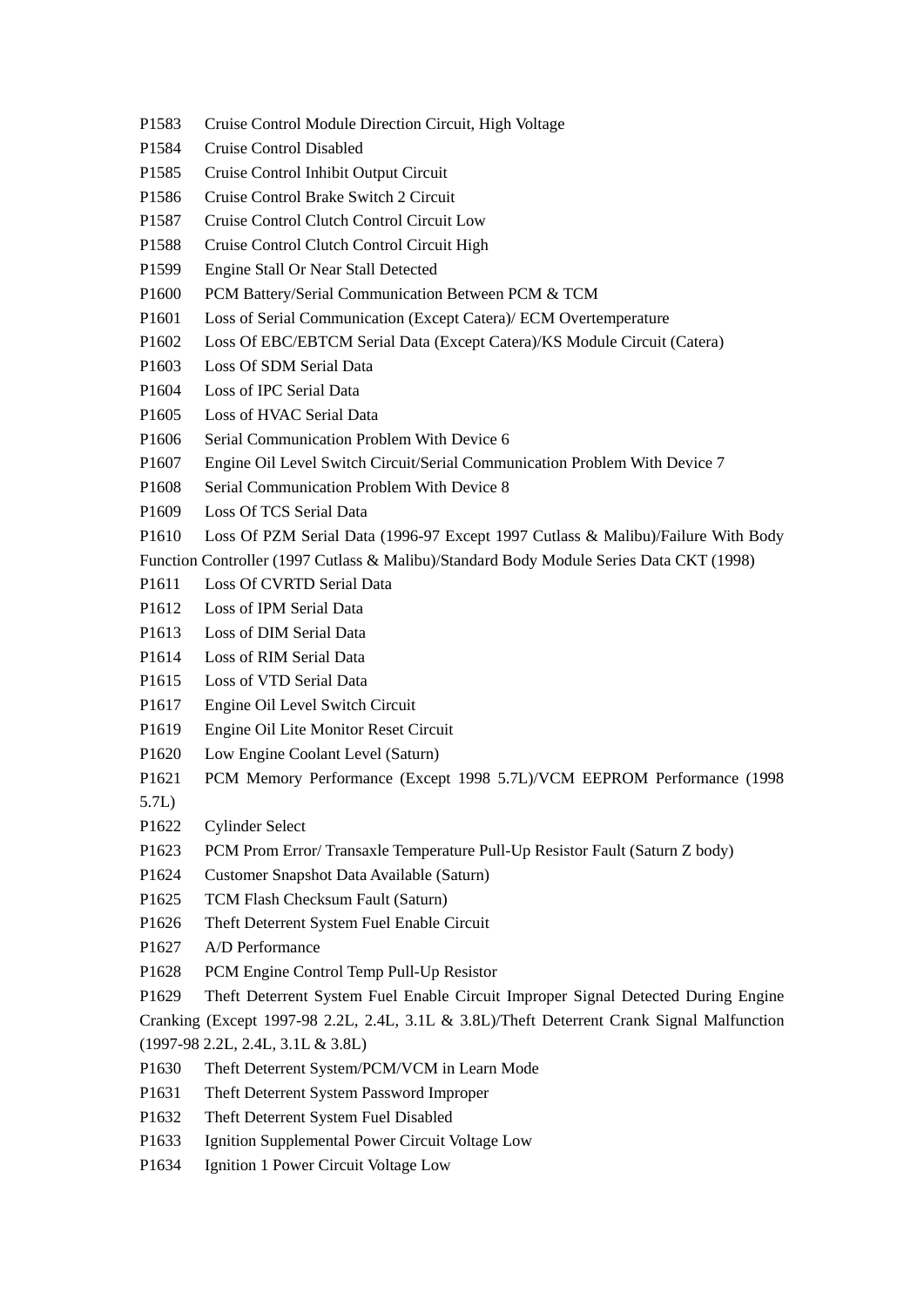P1635 5 Volt Reference (A Or 1) Circuit

P1636 PCM Stack Overrun

P1637 Alternator L Terminal Circuit

P1638 Alternator F Terminal Circuit

P1639 5 Volt Reference (B Or 2) Circuit

P1640 Driver 1 Input Voltage High

P1641 MIL Control Circuit (Except 5.7L VINs P & 5 & 1998 3.1L & 3.8L)/Fan Control Relay 1 Control Circuit (5.7L VINs P & 5)/ A/C Relay Control Circuit (1998 3.1L & 3.8L)

P1642 Vehicle Speed Output Circuit (Except 3.4L, 5.7L VINs P & 5 & 1998 3.8L)/Fan Control Relay 2 & 3 Control Circuit (5.7L VINs P & 5)/AIR Control Circuit (3.4L)/Change Oil Lamp Control Circuit (1998 3.1L Lumina & Monte Carlo)

P1643 Fuel Pump PWM Control Circuit (Except 5.7L VINs P & 5)/Engine RPM Output Circuit (5.7L VINs P & 5)

P1644 Delivered Torque Output Circuit

P1645 Boost Control Solenoid Circuit (Except 4.0L & 4.6L)/EVAP Solenoid Output Circuit (4.0L & 4.6L)

P1646 Boost Control Solenoid Control Circuit (Except 4.0L & 4.6L)/EVAP Vent Valve Output Circuit (4.0L & 4.6L)

P1650 Driver 2 Input Voltage High

P1651 Fan On Relay Control Circuit/Output Driver Module (Quad Driver) 'B' Quickset Fault (Saturn)/Fan 1 Relay Control Circuit

P1652 Fan 2 Relay Control Circuit (Except Cadillac & Corvette)/VSS Output Circuit (1996 Corvette)/Powertrain Induced Chassis Pitch Output Circuit (1997- 98 Corvette)/Lift/Drive Output Circuit (Cadillac)

P1653 TCS Delivered Torque Control Circuit (Except Caprice, Roadmaster & 1998 3.8L)/Oil Level Lamp Control Circuit (Caprice, Fleetwood & Roadmaster)/Fuel Level Output Control Circuit (1998 3.8L)

P1654 A/C Relay Control Circuit (Except 4.0L & 4.6L)/Cruise Disable Output Circuit (4.0L & 4.6L)

P1655 EVAP Purge Solenoid Control Circuit

P1656 Wastegate Solenoid Control Circuit

P1657 Skip Shift 1-4 Upshift

P1658 Starter Enable Relay Control Circuit

P1660 Cooling Fan Control Circuits

P1661 MIL Control Circuit

P1662 Speed Control Inhibit Control Circuit

P1663 Alternator Lamp Control Circuit (Except Caprice, Fleetwood & Roadmaster)/Change Oil Lamp Control Circuit (Caprice, Fleetwood & Roadmaster)

P1664 Skip Shift 1-4 Upshift Lamp Control Circuit

P1665 DBCM/DBTCM Serial Data Circuit (1996-97)/EVAP Vent Valve Solenoid Control Circuit (1998)

P1666 Driver 3 Line 6

P1667 Reverse Inhibitor Solenoid Control Circuit (1996-97)/Fuel Pump Speed Control Circuit (1998)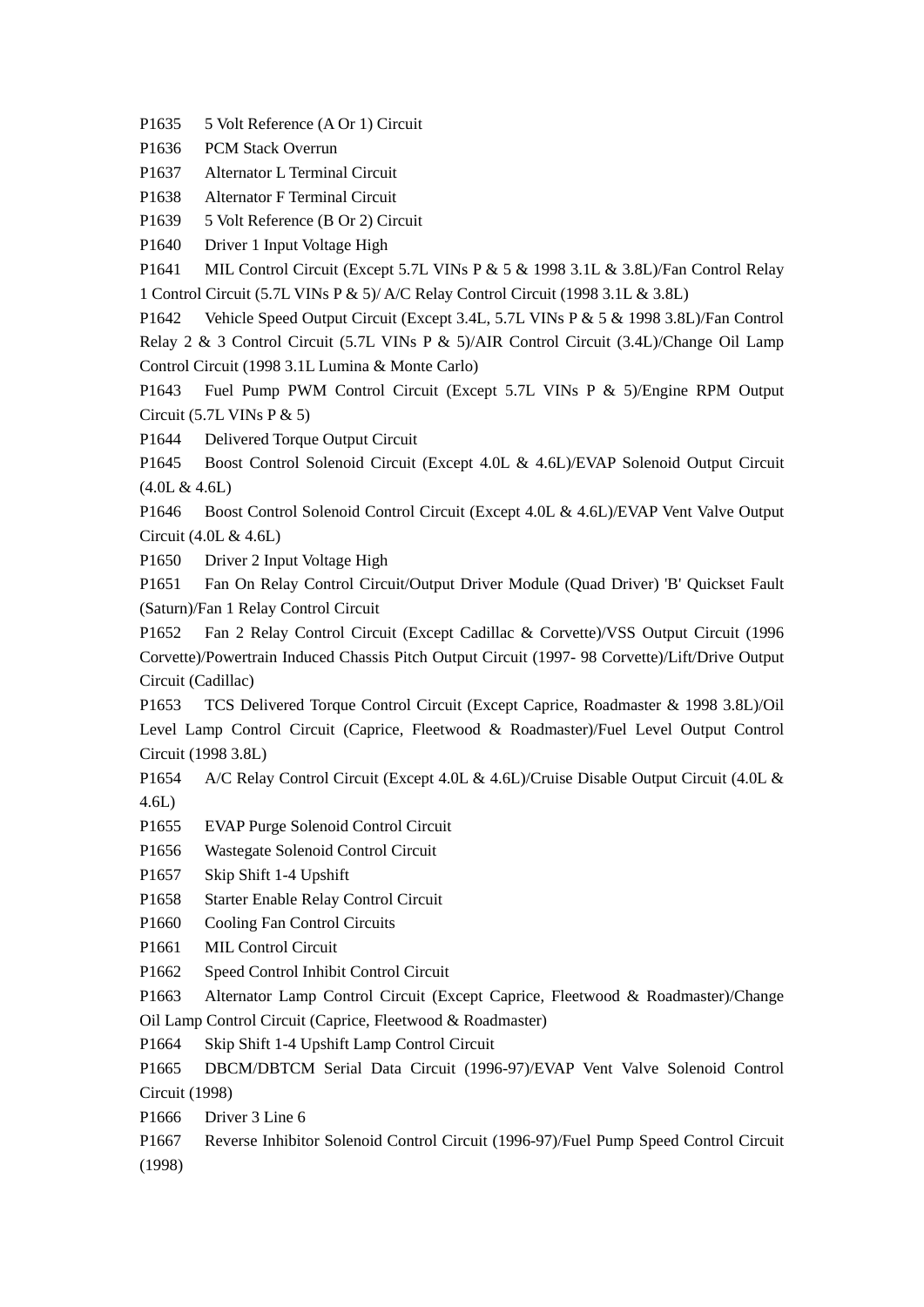- P1669 ABS Unit Expected
- P<sub>1670</sub> ODM 4 Circuit
- P1671 MIL Control Circuit/Oil Change Lamp Control Circuit
- P1672 Low Engine Oil Level Lamp Circuit
- P1673 Engine Hot Lamp Control Circuit
- P1674 Tachometer Control Circuit
- P1675 EVAP Vent Solenoid Control Circuit
- P1676 EVAP Canister Purge Solenoid Control CKT
- P<sub>1680</sub> Driver 5
- P1681 Driver 5 Line 1
- P1682 Driver 5 Line 2
- P1683 Driver 5 Line 3
- P1684 Driver 5 Line 4
- P1685 Driver 5 Line 5
- P1686 Driver 5 Line 6
- P1687 Driver 5 Line 7
- P1689 TCS Delivered Torque Control Circuit
- P1690 ECM Loop Overrun
- P1691 Coolant Gage Circuit Low Voltage
- P1692 Coolant Gage Circuit High Voltage
- P1693 Tachometer Circuit Low Voltage
- P1694 Tachometer Circuit High Voltage
- P1695 Remote Keyless Entry Circuit Low
- P1696 Remote Keyless Entry Voltage High
- P1700 MIL Requested By TCM
- P1701 MIL Request Circuit
- P1705 P/N Signal Output Circuit
- P1740 Torque Management Request Circuits, Transmission & Traction Control (Except
- Catera)/Torque Control/Management Request Circuits (Catera)
- P1743 TP Signal from ECM
- P1760 Transmission Control Module Supply Voltage Interrupted
- P1779 Engine Torque Delivered to TCM Signal
- P1780 Park Neutral Position Switch Circuit
- P1781 Engine Torque Signal Circuit
- P1790 Transmission Control Module Checksum
- P1791 Transmission Control Module Loop
- P1792 ECM To Transmission Control Module Engine Coolant Signal
- P1793 Transmission Control Module Stack Overrun
- P1795 CAN Bus Throttle Body Position
- P1800 ECM To Transmission Control Module Engine Coolant Signal
- P1801 Performance Selector Switch Failure
- P1804 Ground Control Relay
- P1810 ATF Pressure Manual Valve Position Switch Malfunction
- P1811 Long Shift & Max Adapt